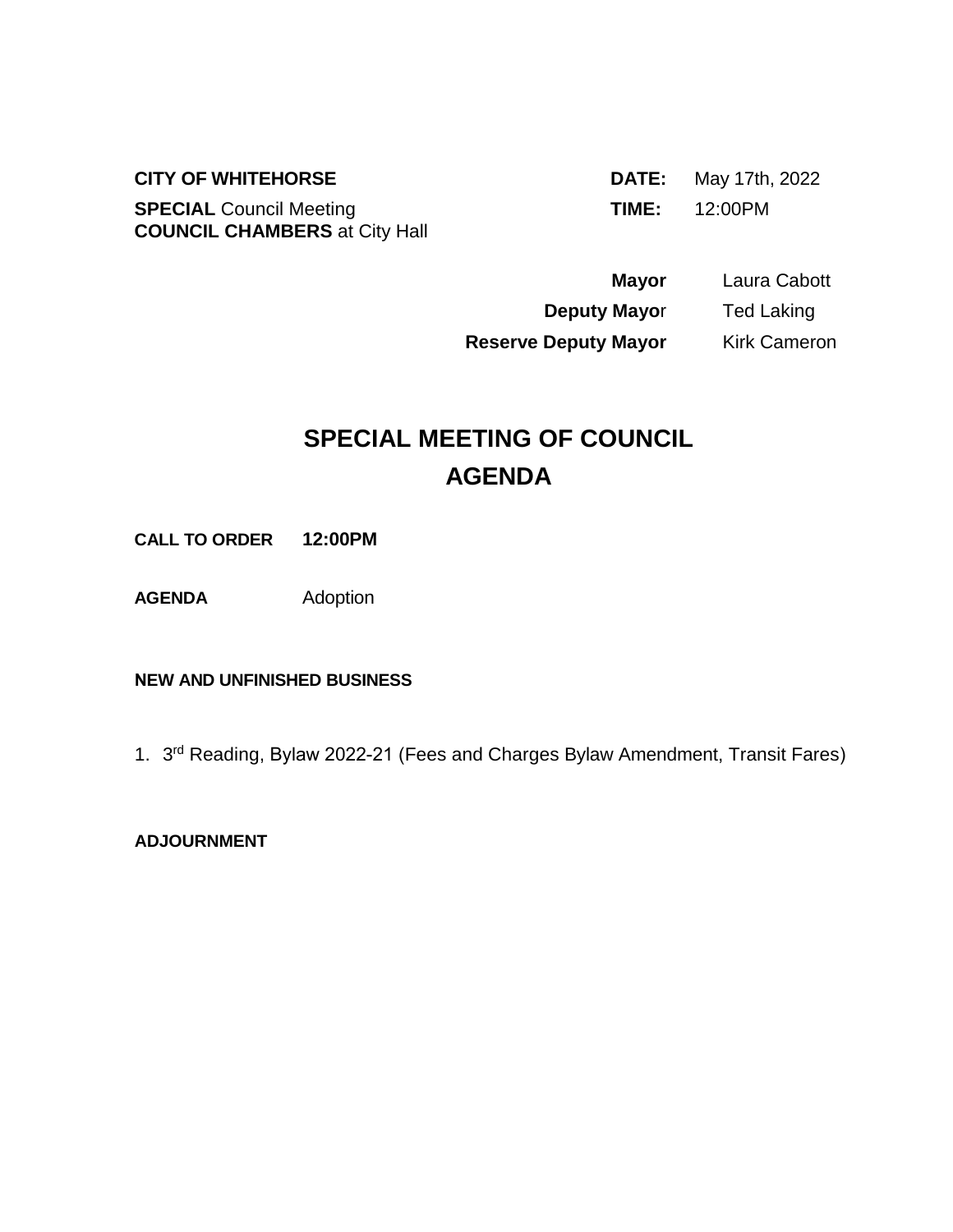## **CITY OF WHITEHORSE BYLAW 2022-21**

A bylaw to amend Fees and Charges Bylaw 2014-36

WHEREAS all City of Whitehorse municipal fees and charges are consolidated into one bylaw; and

WHEREAS Section 220 of the *Municipal Act* (R.S.Y. 2002) provides that Council may by bylaw amend or vary bylaws; and

WHEREAS it is deemed desirable that the Fees and Charges Bylaw be amended to temporarily suspend transit fares in the City of Whitehorse until July 1, 2022;

NOW THEREFORE the Council of the Municipality of the City of Whitehorse, in open meeting assembled, hereby ENACTS AS FOLLOWS:

1. Appendix A, Schedule 11 attached to and forming part of the Fees and Charges Bylaw 2014-36 is hereby amended by adding a new fee for all "Bus Fares" in the amount of \$0.00, to be in effect until July 1, 2022.

Bus fares \$0.00 per transit fee until July 1, 2022.

- 2. This \$0.00 fee will not apply to discounted monthly Group Passes.
- 3. May, 2022 transit passes that have already been purchased will be usable in July, 2022 once the City resumes collecting fares.
- 4. This bylaw shall be deemed to have been in full force and effect from final passage thereof.

**FIRST READING**: May 16, 2022

**SECOND READING**: May 16, 2022

**THIRD READING** and **ADOPTION**:

Laura Cabott, Mayor

\_\_\_\_\_\_\_\_\_\_\_\_\_\_\_\_\_\_\_\_\_\_\_\_\_\_\_\_\_\_ Wendy Donnithorne, City Clerk

\_\_\_\_\_\_\_\_\_\_\_\_\_\_\_\_\_\_\_\_\_\_\_\_\_\_\_\_\_\_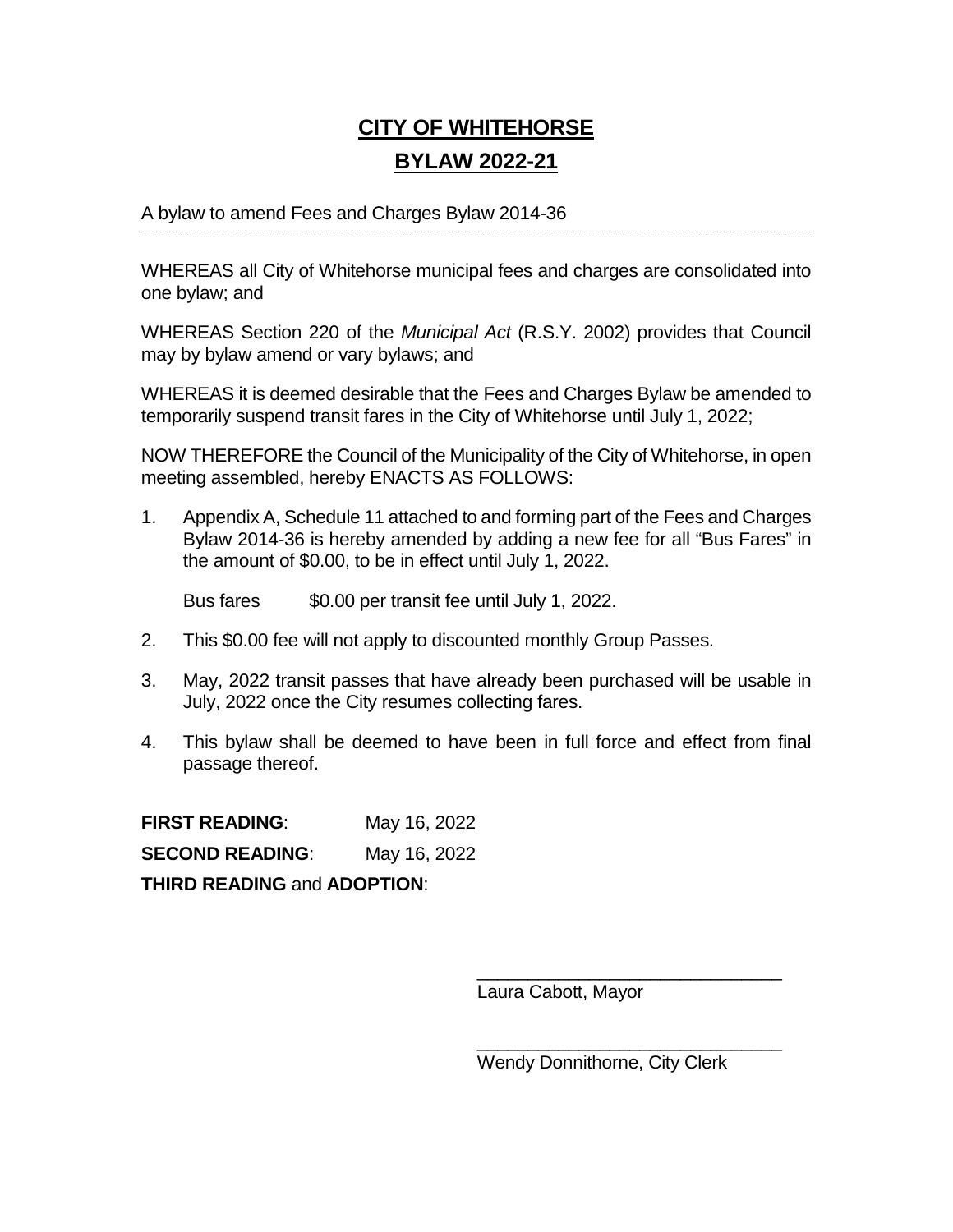| <b>DEPARTMENT</b>  | <b>FEE TYPE</b>                        | <b>DESCRIPTION</b>                                                                                                                       | <b>ADDITIONAL DETAILS</b>                    | <b>UNIT</b>        | <b>BYLAW 2022-21</b><br>FEE  | <b>EFFECTIVE DATE</b>            | <b>FEE IF GST APPLICABLE</b> |
|--------------------|----------------------------------------|------------------------------------------------------------------------------------------------------------------------------------------|----------------------------------------------|--------------------|------------------------------|----------------------------------|------------------------------|
| Transit            | <b>Bus Fares</b>                       | Adult Monthly Pass - Age 19-59                                                                                                           |                                              | each               | \$<br>62.00                  | $1-Jan-08$                       | no gst                       |
| Transit            | <b>Bus Fares</b>                       | Adult Single-cash - Age 19-59                                                                                                            |                                              | each               | \$<br>2.50                   | $1-Jan-08$                       | no gst                       |
| Transit            | <b>Bus Fares</b>                       | Adult Ticket (sold in strips of 10) - Age 19-59                                                                                          |                                              | each strip         | \$<br>23.00                  | $1-Jan-08$                       | no gst                       |
| Transit            | <b>Bus Fares</b>                       | Day Pass - Age 5 and over                                                                                                                |                                              | each               | 5.00<br>\$                   | 1-Apr-15                         | no gst                       |
| Transit            | <b>Bus Fares</b>                       | Disabled Handy Bus-Cash - Handy Bus disabled<br>customers that meet the eligibility requirements of<br>Handy Bus Service                 |                                              | each               | \$<br>2.50                   | $1$ -Jan- $08$                   | no gst                       |
|                    |                                        | Disabled Handy Bus-Monthly Pass - Handy Bus<br>disabled customers that meet the eligibility                                              |                                              |                    |                              |                                  |                              |
| Transit            | <b>Bus Fares</b>                       | requirements of Handy Bus Service<br>Disabled Handy Bus-Ticket (strip of 10) - Handy Bus<br>disabled customers that meet the eligibility |                                              | each               | \$<br>26.00                  | $1$ -Jan- $08$                   | no gst                       |
| Transit            | <b>Bus Fares</b>                       | requirements of Handy Bus Service<br>Disabled Conventional Bus - Conventional Bus disabled                                               |                                              | each strip         | \$<br>10.00                  | $1$ -Jan- $08$                   | no gst                       |
| Transit            | <b>Bus Fares</b>                       | customers that meet the eligibility requirements of<br><b>Handy Bus Service</b><br>Pre-schooler:4 and under accompanied by an adult (2   |                                              | each               | free                         | 1-Jul-03                         | no gst                       |
| Transit            | <b>Bus Fares</b>                       | per adult)                                                                                                                               | proof of age may be required                 | each               | free                         | 22-Jun-98                        | no gst                       |
| Transit            | <b>Bus Fares</b>                       | Senior Monthly Pass - Age 60 and over                                                                                                    |                                              | each               | \$<br>26.00                  | $1-Jan-08$                       | no gst                       |
| Transit<br>Transit | <b>Bus Fares</b><br><b>Bus Fares</b>   | Senior Single-cash - Age 60 and over<br>Senior Ticket (strips of 10) - Age 60 and over                                                   |                                              | each<br>each strip | \$<br>2.50<br>\$<br>10.00    | $1-Jan-08$<br>$1$ -Jan- $08$     | no gst                       |
| Transit            | <b>Bus Fares</b>                       | Youth Monthly Pass - Age 5-18                                                                                                            |                                              | each               | \$<br>40.00                  | $1$ -Jan- $08$                   | no gst<br>no gst             |
| Transit            | <b>Bus Fares</b>                       | Youth Single-cash - Age 5-18                                                                                                             |                                              | each               | \$<br>2.50                   | $1$ -Jan-08                      | no gst                       |
| Transit            | <b>Bus Fares</b>                       | Youth Ticket (sold in strips of 10) - Age 5-18                                                                                           |                                              | each strip         | \$<br>15.00                  | 1-Jan-08                         | no gst                       |
| Transit<br>Transit | <b>Bus Fares</b><br><b>Bus Fares</b>   | Superpass Monthly - Superpass -ADULT<br>Superpass Monthly - Superpass - YOUTH                                                            |                                              | each<br>each       | \$<br>54.25<br>\$<br>35.00   | $1-Jul-18$<br>$1$ -Jan- $15$     | no gst<br>no gst             |
| Transit            | <b>Bus Fares</b>                       | Superpass Monthly - Superpass -SENIOR                                                                                                    |                                              | each               | \$<br>22.75                  | $1$ -Jan- $15$                   | no gst                       |
| Transit            | <b>Bus Fares</b>                       | Superpass Monthly - Superpass -DISABILITY                                                                                                |                                              | each               | \$<br>22.75                  | $1$ -Jan- $15$                   | no gst                       |
|                    | <b>Bus Fares</b>                       | Suspend the collection of fees for bus fares until July 1,                                                                               |                                              | each               |                              |                                  |                              |
| Transit<br>Transit | <b>Group Pass</b>                      | 2022. This does not apply to monthly Group Passes.<br>College - 0% -10% (0-55) of students participating                                 |                                              | each               | \$<br>248.00                 | $1$ -Jan- $13$                   | no gst<br>no gst             |
| Transit            | <b>Group Pass</b>                      | College - 10%-20% (56-110) of students participating                                                                                     | 0% Transit Discount                          | each               | \$<br>248.00                 | $1$ -Jan- $13$                   | no gst                       |
| Transit            | <b>Group Pass</b>                      | College - 20%-30% (111-165) of students participating                                                                                    | 20% Transit Discount                         | each               | \$<br>198.40                 | $1$ -Jan- $13$                   | no gst                       |
| Transit            | Group Pass                             | College - 30%-40% (166-220) of students participating 20% Transit Discount                                                               |                                              | each               | \$<br>198.40                 | $1$ -Jan- $13$                   | no gst                       |
| Transit            | Group Pass                             | College - 40%-50% (221-275) of students participating 35% Transit Discount                                                               |                                              | each               | Ś<br>161.20                  | $1$ -Jan- $13$                   | no gst                       |
| Transit            | Group Pass                             | College - 50% -60% (276-330) of students participating 35% Transit Discount                                                              |                                              | each               | \$<br>161.20                 | $1$ -Jan- $13$                   | no gst                       |
| Transit            | <b>Group Pass</b>                      | College - 60% -70% (331-385) of students participating 50% Transit Discount                                                              |                                              | each               | Ś<br>124.00                  | $1$ -Jan- $13$                   | no gst                       |
| Transit            | Group Pass                             | College - 70% -80% (386-440) of students participating 50% Transit Discount                                                              |                                              | each               | \$<br>124.00                 | $1$ -Jan- $13$                   | no gst                       |
| Transit            | Group Pass                             | College - 80% -90% (441-495) of students participating 75% Transit Discount<br>College - 90% -100% (496-550) of students                 |                                              | each               | \$<br>62.00                  | $1$ -Jan- $13$                   | no gst                       |
| Transit            | Group Pass                             | participating<br>Education - 0% of eligible students or employees                                                                        | 75% Transit Discount                         | each               | \$<br>62.00                  | 1-Jan-13                         | no gst                       |
| Transit            | Group Pass                             | participating<br>Education - 25% of eligible students or employees                                                                       | 0% Transit Discount                          | each               | \$<br>40.00                  | $1-May-12$                       | no gst                       |
| Transit            | Group Pass                             | participating                                                                                                                            | 10% Transit Discount                         | each               | \$<br>36.00                  | 1-May-12                         | no gst                       |
| Transit            | Group Pass                             | Education - 50% of eligible students or employees<br>participating<br>Education - 75% of eligible students or employees                  | 15% Transit Discount                         | each               | \$<br>34.00                  | 1-May-12                         | no gst                       |
| Transit            | <b>Group Pass</b>                      | participating<br>Education - 100% of eligible students or employees                                                                      | 20% Transit Discount                         | each               | \$<br>32.00                  | $1-May-12$                       | no gst                       |
| Transit            | <b>Group Pass</b><br><b>Group Pass</b> | participating<br>Education - Semester - 0% of eligible students or<br>employees participating                                            | 25% Transit Discount                         | each               | \$<br>30.00<br>\$            | $1-May-12$                       | no gst<br>Ś<br>210.00        |
| Transit            |                                        | Education - Semester - 25% of eligible students or                                                                                       | 0% Transit Discount                          | ∍ach               | 200.00                       | $1-Apr-21$                       |                              |
| Transit<br>Transit | Group Pass<br>Group Pass               | employees participating<br>Education - Semester - 50% of eligible students or<br>employees participating                                 | 10% Transit Discount<br>15% Transit Discount | each<br>each       | \$<br>180.00<br>\$<br>170.00 | 1-Apr-21<br>1-Apr-21             | \$<br>189.00<br>\$<br>178.50 |
|                    |                                        | Education - Semester - 75% of eligible students or                                                                                       |                                              |                    |                              |                                  |                              |
| Transit            | Group Pass                             | employees participating<br>Education - Semester - 100% of eligible students or                                                           | 20% Transit Discount                         | each               | \$<br>160.00                 | $1-Apr-21$                       | $\zeta$<br>168.00            |
| Transit            | Group Pass                             | employees participating<br>Employers 5-25 Participants - 0% of employees                                                                 | 25% Transit Discount<br>0% Transit Discount  | each               | \$<br>150.00                 | 1-Apr-21                         | \$<br>157.50                 |
| Transit<br>Transit | Group Pass<br>Group Pass               | participating<br>Employers 5-25 Participants - 25% of employees<br>participating                                                         | 3.75% Transit Discount                       | each<br>each       | \$<br>62.00<br>\$<br>59.68   | $1$ -Jun- $12$<br>$1$ -Jun- $12$ | no gst<br>no gst             |
| Transit            | Group Pass                             | Employers 5-25 Participants - 50% of employees<br>participating                                                                          | 7.50% Transit Discount                       | each               | \$<br>57.35                  | $1$ -Jun- $12$                   | no gst                       |
| Transit            | Group Pass                             | Employers 5-25 Participants - 75% of employees<br>participating                                                                          | 11.25% Transit Discount                      | each               | \$<br>55.03                  | $1-Jun-12$                       | no gst                       |
| Transit            | Group Pass                             | Employers 5-25 Participants - 100% of employees<br>participating                                                                         | 15.0% Transit Discount                       | each               | \$<br>52.70                  | $1$ -Jun- $12$                   | no gst                       |
| Transit            | Group Pass                             | Employers 26-50 Participants - 0% of employees<br>participating                                                                          | 0% Transit Discount                          | each               | \$<br>62.00                  | $1$ -Jun- $12$                   | no gst                       |
| Transit            | <b>Group Pass</b>                      | Employers 26-50 Participants - 25% of employees<br>participating                                                                         | 5% Transit Discount                          | each               | \$<br>58.90                  | $1$ -Jun- $12$                   | no gst                       |
| Transit            | Group Pass                             | Employers 26-50 Participants - 50% of employees<br>participating<br>Employers 26-50 Participants - 75% of employees                      | 10% Transit Discount                         | each               | \$<br>55.80                  | $1$ -Jun- $12$                   | no gst                       |
| Transit            | Group Pass                             | participating<br>Employers 26-50 Participants - 100% of employees                                                                        | 15% Transit Discount                         | each               | \$<br>52.70                  | $1$ -Jun- $12$                   | no gst                       |
| Transit            | Group Pass                             | participating<br>Employers over 50 Participants - 0% of employees                                                                        | 20% Transit Discount                         | each               | \$<br>49.60                  | $1$ -Jun- $12$                   | no gst                       |
| Transit            | Group Pass                             | participating<br>Employers over 50 Participants - 25% of employees                                                                       | 0% Transit Discount                          | each               | \$<br>62.00                  | $1$ -Jun- $12$                   | no gst                       |
| Transit            | Group Pass                             | participating<br>Employers over 50 Participants - 50% of employees                                                                       | 6.25% Transit Discount                       | each               | \$<br>58.13                  | $1$ -Jun- $12$                   | no gst                       |
| Transit            | Group Pass                             | participating<br>Employers over 50 Participants - 75% of employees                                                                       | 12.50% Transit Discount                      | each               | \$<br>54.25                  | $1$ -Jun- $12$                   | no gst                       |
| Transit            | Group Pass                             | participating                                                                                                                            | 18.75% Transit Discount                      | each               | \$<br>50.38                  | $1-Jun-12$                       | no gst                       |